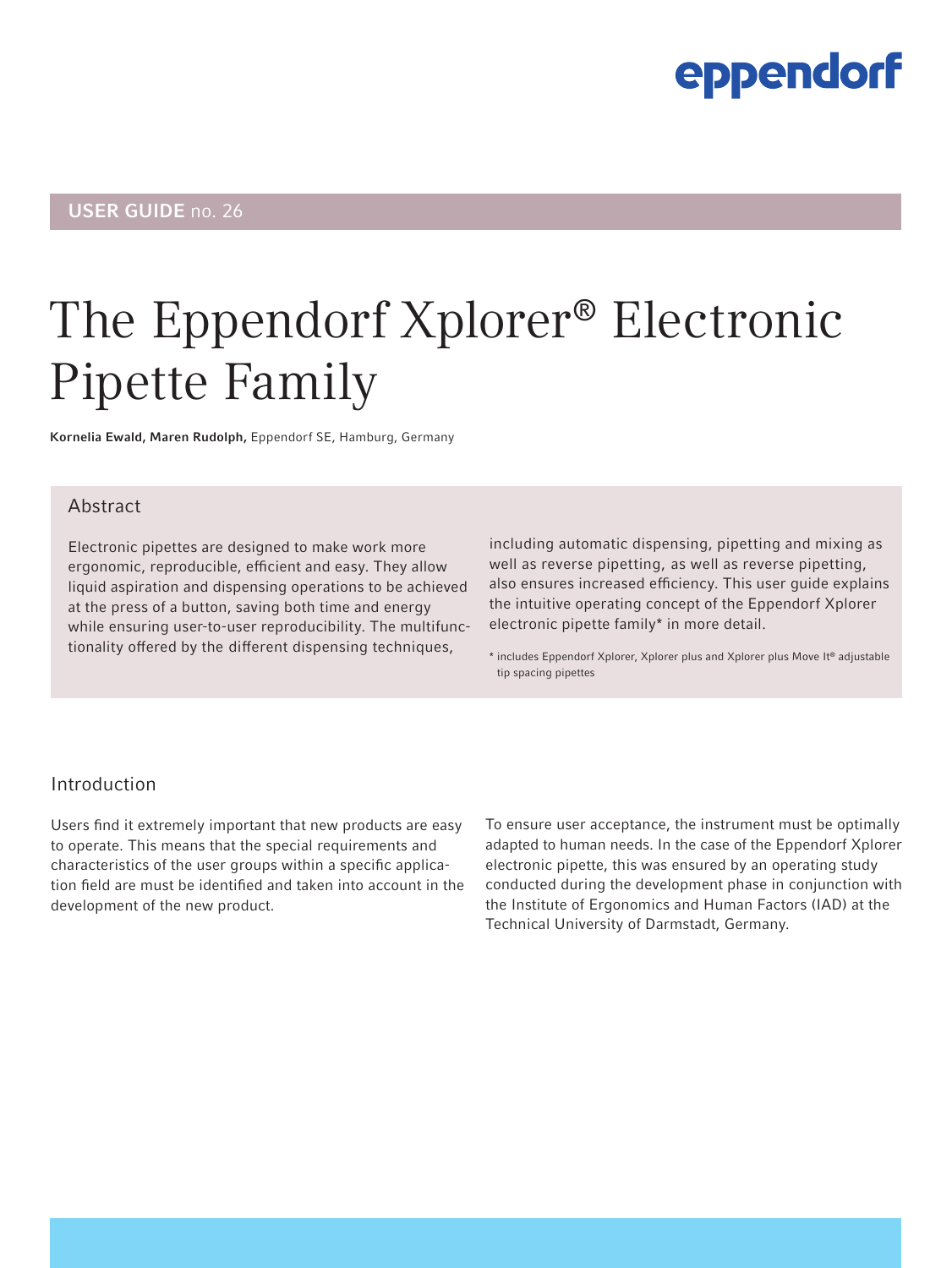### eppendorf

#### Ease of operation

Intuitive pipette operation is a basic requirement for clear and easy handling. Each element of an electronic pipette must be designed to enable new users to master its operation within a very short time.

The Eppendorf Xplorer electronic pipette meets user requirements and provides optimal support during pipetting tasks. The intuitive operating concept (fig. 1) sets new standards in terms of simplicity to ensure that no users no longer waste time on complicated programming and maintain complete control over the device.

The Xplorer pipette features a unique multifunctional rocker developed to enable precise control of liquid aspiration and dispensing operations. The size of the rocker allows for comfortable operation regardless of hand size or whether the user is left- or right-handed.

The rocker is based on the straightforward "up is up and down is down" principle, i.e., it is pressed up to aspirate liquid and down to dispense liquid. This ensures that users always retain complete control over piston motion. The identical operating philosophy between the rocker of the Xplorer pipette family and the control button of a conventional mechanical pipette (slide control button up = aspiration, press control button down = dispensing) enables an easy transition from a mechanical to an electronic pipetting system.

The different operating modes available in Xplorer (plus) pipettes are controlled via a selection dial. Users are able to see all the functions of the electronic pipette at a glance and simply select the function they need by turning the dial. No more getting lost in submenus. Two softkeys and the rocker are available to adjust the desired parameters.

A help function that provides editing tips can also be called up at any time.

The clear color display always shows all the adjustable parameters. The following operating modes can be selected (see table 1):



Figure 1: Intuitive operation of the main operating elements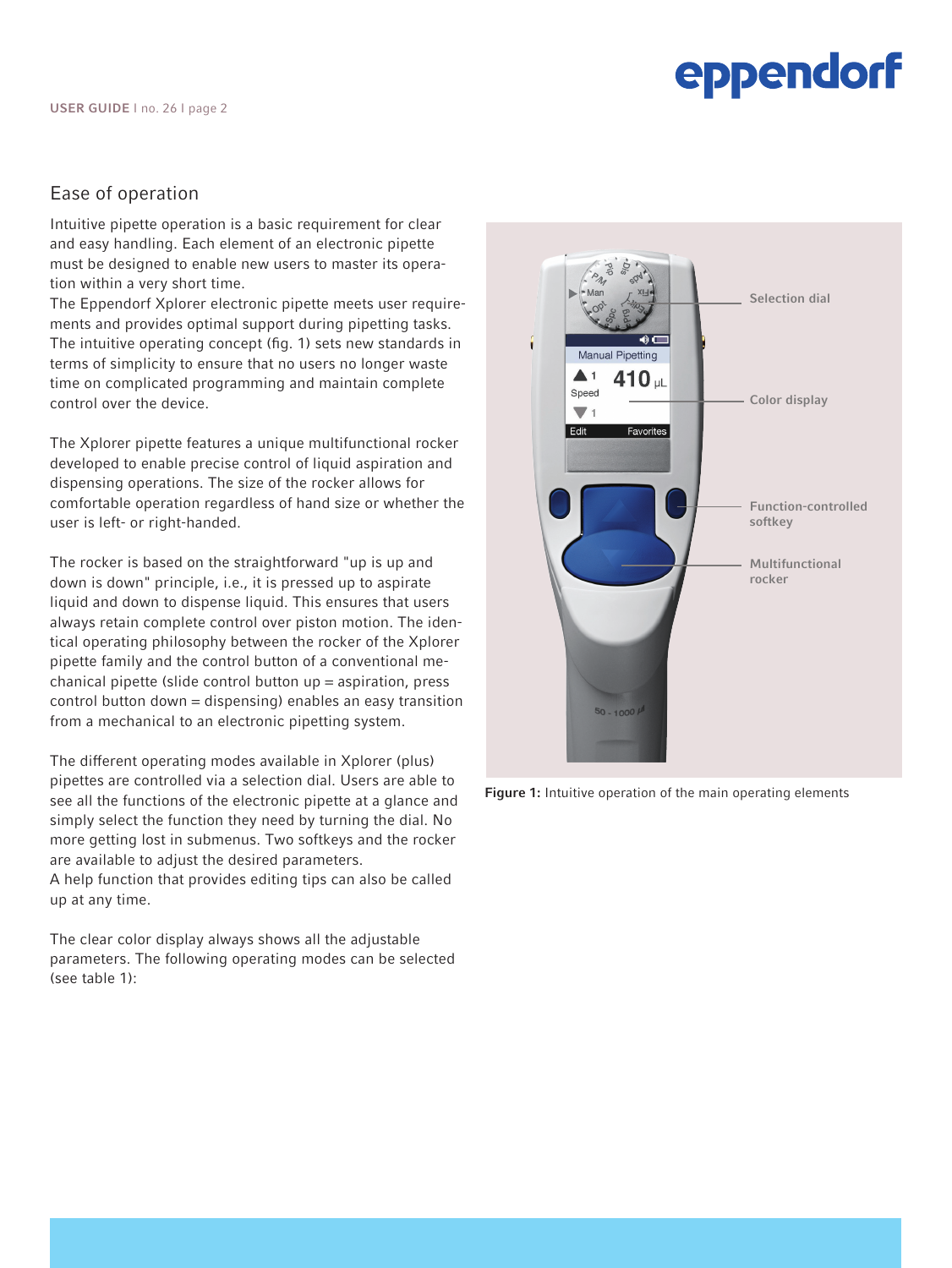| Mode of operation                                                                                                                                | Eppendorf<br><b>Xplorer</b> | <b>Eppendorf Xplorer</b><br>plus |
|--------------------------------------------------------------------------------------------------------------------------------------------------|-----------------------------|----------------------------------|
| Pipetting (Pip): Aspiration and dispensing of liquids                                                                                            |                             | □                                |
| Manual pipetting (Man): Aspiration of liquid can be manually stopped prior<br>to reaching the maximum set volume; used for volume determination. |                             |                                  |
| Pipetting and mixing (P/M): Automatic aspiration and dispensing of sam-<br>ples followed by an adjustable number of mixing cycles                |                             |                                  |
| Dispensing (Dis): Dispensing of liquid in equal partial volumes at user-<br>defined time<br>intervals                                            |                             |                                  |
| Automatic dispensing (Ads): Automatic dispensing of liquid in equal partial<br>volumes at user-difined time intervals                            |                             |                                  |
| Special mode (Spc) – multi aspiration: Consective aspiration for pooling into<br>one pipette tip                                                 |                             |                                  |
| Special mode (Spc) – sequential dispensing: Aspiration of liquid followed by<br>dispensing in up to 10 user-defined volume steps                 |                             |                                  |
| Special mode (Spc) - reverse pipetting: Over-aspiration of liquid followed by<br>a regular dispensing step. Ideal for non-aqueous solutions.     |                             |                                  |
| Special mode (Spc) - diluting: Aspiration of a diluent and a sample sepa-<br>rated by an air bubble                                              |                             |                                  |
| Special mode (Spc) - sequential pipetting: Pipetting of up to ten user-de-<br>fined volumes in sequential order                                  |                             |                                  |
| Fix volume (Fix): Save up to ten of your most frequently used volumes in-<br>cluding aspiration and dispensing speed for ease of operation       |                             |                                  |
| Programming (Prg): Save up to ten of your most common methods with up<br>to four different pipetting steps each.                                 |                             |                                  |
| Options (Opt): Save favorite settings, set service intervals, activate key lock<br>and more                                                      |                             |                                  |

Table 1: Selection of operating modes

The "Dispensing" mode is suitable to quickly fill a microplate as needed, for example, for an ELISA, PCR preparation or other assays that require many repetitive steps. Efficiency can be further increased with the "Automatic dispensing" mode, in which the liquid is dispensed automatically, at preselected intervals, with the rocker pressed down.

To standardize the concentration of different stocks, the "Sequential pipetting" mode of the Xplorer plus, can be used to pipette up to ten different volumes in sequential order.

A useful tool for setting up a standard curve is the "Sequential dispensing" mode of the Xplorer plus, allowing up to ten user-defined volumes of the same liquid to be dispensed.

To achieve greater dispensing precision when dealing with highly viscous solutions or liquids that tend to foam, the "Pipetting" mode of the Xplorer pipettes can be used to perform additional blow-outs. In addition, the Xplorer plus offers a "Reverse pipetting" mode in which the liquid is overaspirated followed by a regular dispensing step.

Sample mixing efficiency can be further optimized by using the "Diluting" mode offered by the Xplorer plus, which allows the diluent and sample to be aspirated in a single tip, separated by an air bubble, and dispensed in the same vessel.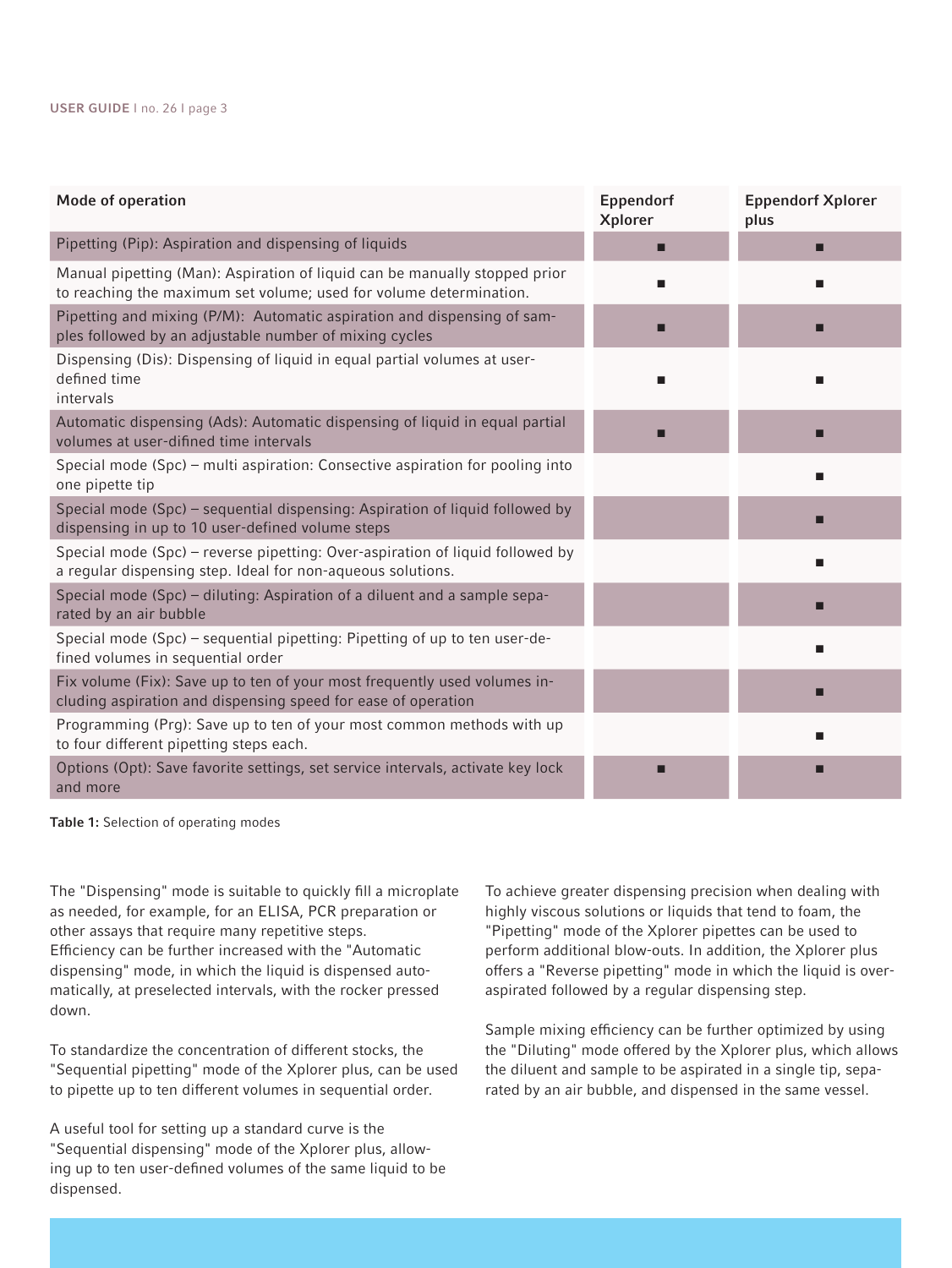## eppendorf

The "Pipetting and mixing" mode is recommended, for example, for pipetting very small volumes. When dispensing volumes  $< 10 \mu L$ , it is recommended to rinse the sample into the respective reaction liquid. This is easily accomplished, since the mode automatically starts a mixing movement after the liquid has been dispensed. Both the mixing volume and the mixing cycles are defined in advance. An application for this would be, for example the addition of DNA to a PCR master mix.

"Manual pipetting" is suitable for aspirating supernatants, for measuring an unknown amount of liquid, for titration or for loading gels. The display will indicate the volume contained in the pipette tip.

The loading of gels demands an extremely high level of concentration while working. Even the slightest irregular thumb movement while dispensing the sample with mechanical pipettes can result in parts of the sample floating out of the gel pocket. The excellent synchronization of the Xplorer motor as well as the dispensing speed, which can be adjusted in eight levels, ensure precise sample dispensing. The blow-out can be deactivated if required in order to prevent liquid from being accidentally blown out of the gel pocket.

The "Multiple aspiration" mode of the Xplorer plus allows the consecutive aspiration to pool liquid in one pipette tip. This can be useful for pooling samples from various vessels, removing supernatants after centrifugation or exchanging nutrients.

The additional "Programming" mode of the Xplorer plus offers the option to store up to ten of the most frequently used methods with up to four different pipetting steps.

The "Options" function can be used to manipulate general settings, such as the sound level, the display brightness, adjustments to a specific medium, and for adjusting further settings.

However, ease of use is not limited to numerous modes or intuitive buttons. The Xplorer family offers a comprehensive set of pipette versions with a variety of volumes and channels to fit every pipetting need. In addition, the Eppendorf Xplorer Move It is a multichannel pipette that comes with adjustable tip spacing, allowing the cones to be adjusted precisely to the specific vessel. Source and destination formats can be adjusted and locked with the format limiter, which quickly switches forward and backward within the set formats. The format adjustment itself is carried out manually with an adjustment knob.

#### Intuitive handling

During the development of the Eppendorf Xplorer electronic pipette, the Institute of Ergonomics and Human Factors (IAD) at the Technical University of Darmstadt conducted a study on how easy it is to learn how to use the pipette.

This study included the time required to learn how to operate the Xplorer in comparison with different competitor pipettes. Results showed that inexperienced users were able to master operation of Xplorer pipettes in less than three minutes.

The test subjects performed the task described below:

- Step 1: 1,000 μL bromophenol blue solution was placed into a container.
- Step 2: 90 μL glycerol solution was added.
- Step 3: The solutions were mixed until the blue solution had turned into a clear yellow solution.
- At the end of mixing process, the pipette tip was supposed to be clear and free of any glycerol residue.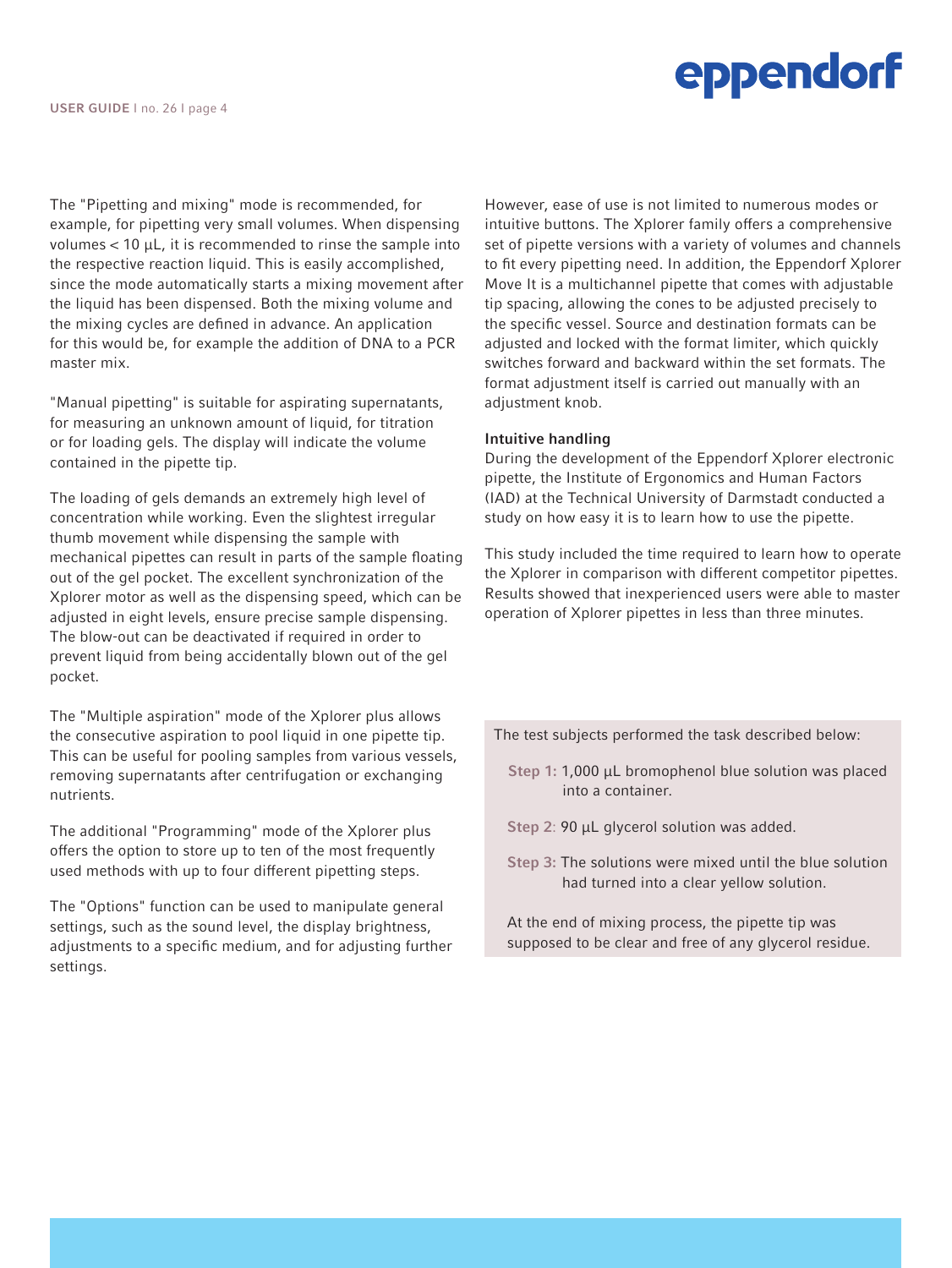#### Explanation

This experimental design is comparable to tasks where a small volume of a "critical" liquid is to be dispensed carefully into a larger volume. At the same time, the liquids are to be mixed thoroughly following dispensing.

Since its higher density forces glycerol to remain at the bottom, a separate mixing process is needed to mix the two solutions. During the mixing process, residues from the tip are completely rinsed into the solution.

Apart from the volumes used here, this experiment may be compared to the process of adding a DNA sample to a PCR master mix.







Fig. 3: Performance of the mixing task. 17 participants were asked

The advantages of the Xplorer, especially during the complex task of mixing, are clearly visible in figure 2.

The "Mixing" function was difficult or impossible to find when using competitors' pipettes, since the menu structures are unclear.

Figure 3 shows how many of the participants were able to perform the task correctly.



Figure 4: Evaluation of operating concepts of different electronic pipettes

Source: Independent survey, Institute of Ergonomics and Human Factors (IAD) at the Technical University of Darmstadt, February 2010

The study rated both the programming of the individual parameters and the clear presentation of these parameters in the display as extremely positive.

Among the pipettes tested, the Xplorer was found to be the easiest and quickest to operate while also offering good input options and the clearest interface (fig. 4).